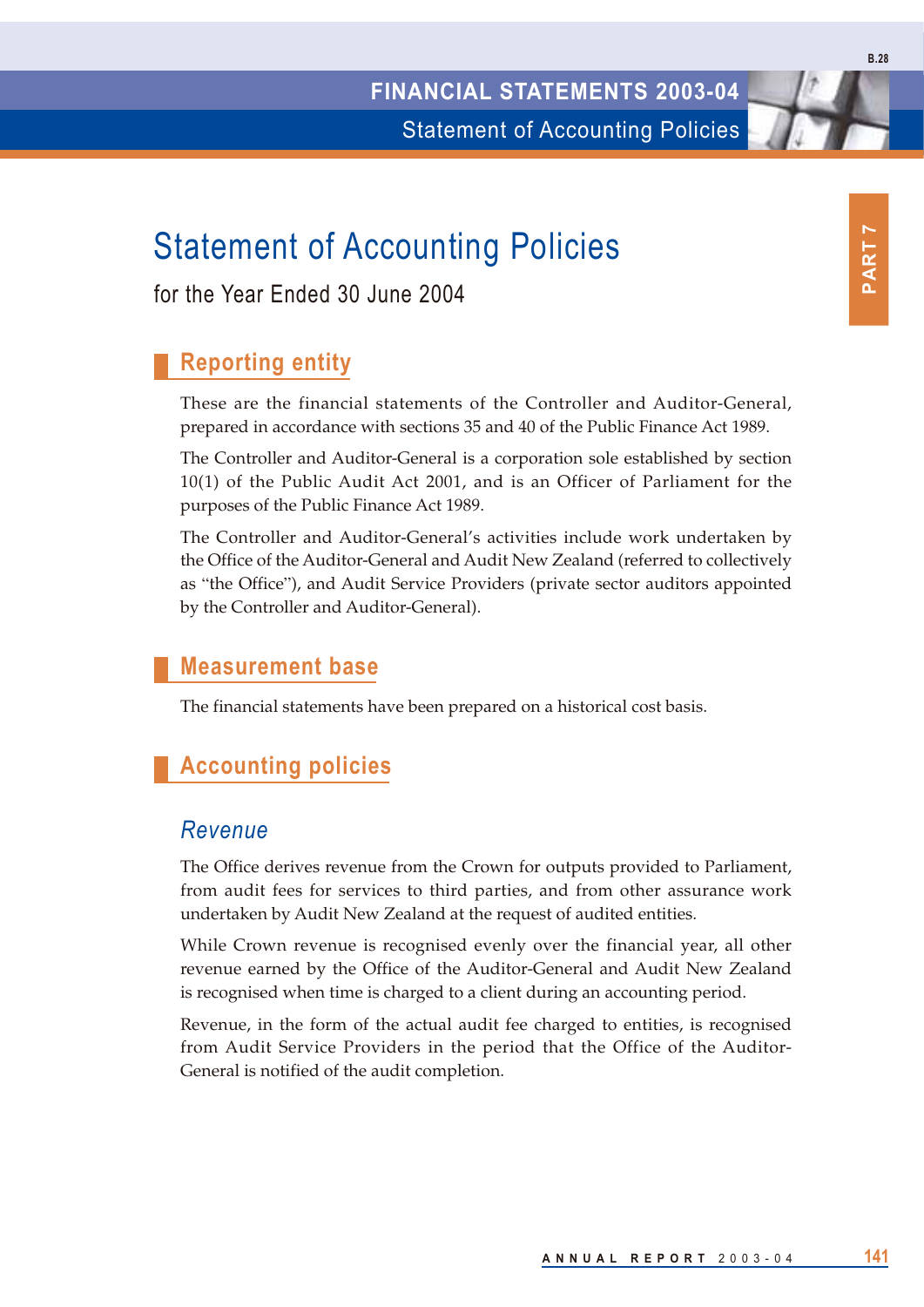

### **FINANCIAL STATEMENTS 2003-04**

Statement of Accounting Policies

### *Expenses*

The remuneration of the Controller and Auditor-General and the Deputy Controller and Auditor-General, which are a charge against a permanent appropriation in terms of clause 5 of Schedule 3 of the Public Audit Act 2001, are recognised as expenses of the Office.

Expenses, in the form of the actual audit fee charged to entities by Audit Service Providers, are charged in the period that the Office of the Auditor-General is notified of the audit completion.

# *Output cost allocation*

#### **Definitions**

- *Direct costs* are those costs which are directly attributable to a single output.
- *Indirect costs* are all other costs. These costs include: payroll costs; variable costs such as travel; and operating overheads such as property costs, depreciation, and capital charges.

#### **Method of assigning costs to output classes**

- *Direct costs* that can readily be identified with a single output are assigned directly to the relevant output class. For example, the cost of audits carried out by contract audit service providers is charged directly to Output Class D4.
- *Indirect costs* are allocated according to the time charged to a particular activity.

### *Receivables and Work in Progress*

Receivables and work in progress are stated at estimated realisable value, after providing for non-recoverable amounts.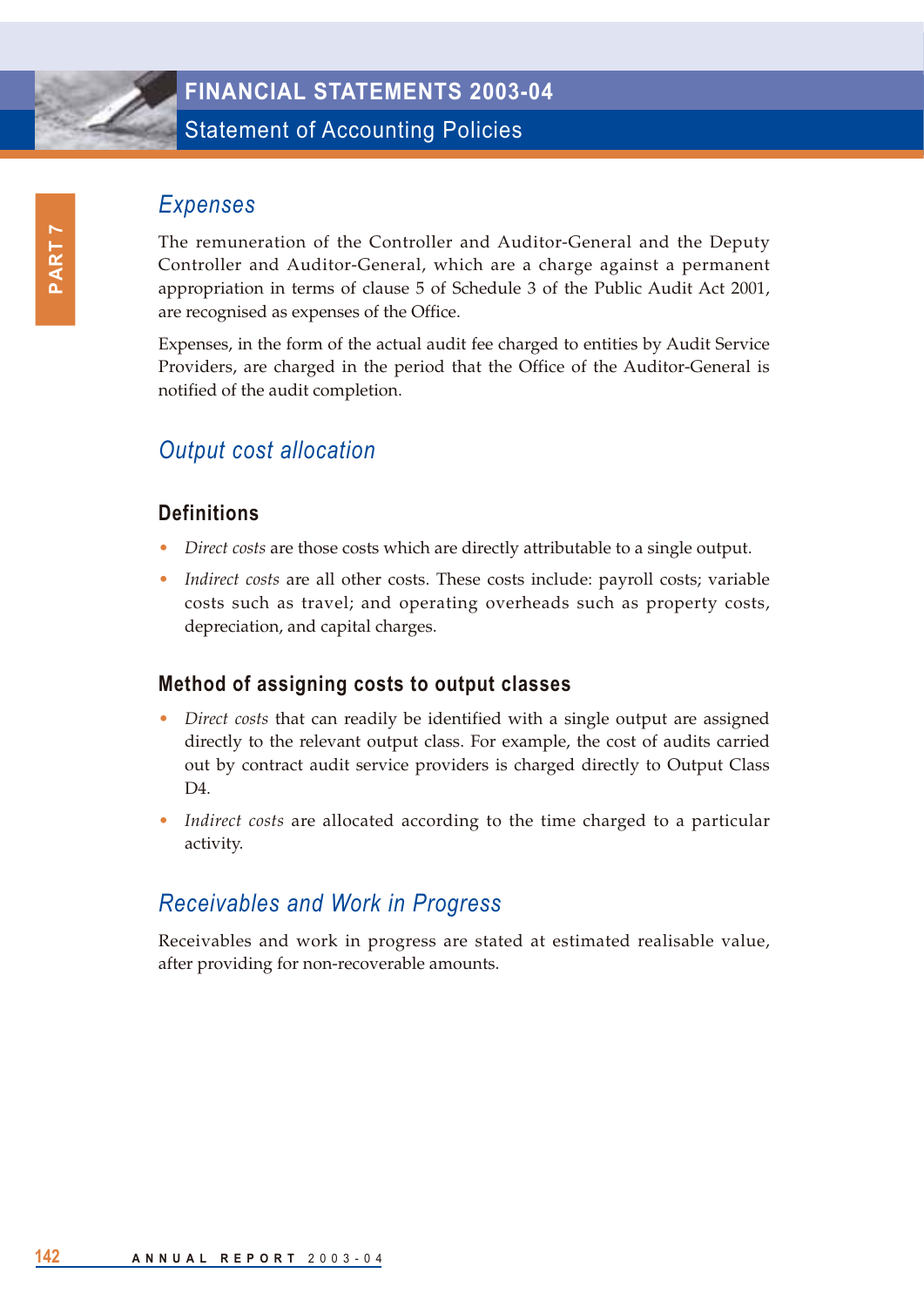#### *Leases*

The Office leases office premises and office equipment.

#### **Finance leases**

Leases which effectively transfer to the Office substantially all the risks and benefits incident to ownership of the leased items are classified as finance leases. These are capitalised at the lower of the fair value of the asset or the present value of the minimum lease payments. The leased assets and the corresponding lease liabilities are recognised in the Statement of Financial Position. Each lease payment is allocated between the liability and finance expense and the leased assets are depreciated on the same basis as other assets.

The only leases classified as finance leases are of laptop computers.

#### **Operating leases**

Where substantially all of the risks and rewards of ownership are retained by the lessor, leases are classified as operating leases. Operating lease costs are expensed on a systematic basis over the period of the lease.

#### *Physical assets*

The initial cost of a physical asset is the value of the consideration given to acquire or create the asset and any directly attributable costs of bringing the asset to working condition for its intended use.

All physical assets costing more than \$500 are capitalised.

#### *Depreciation*

Depreciation of physical assets is provided on a straight-line basis so as to allocate the cost of the assets, less their residual value, over their expected useful lives. The estimated useful lives are:

| Furniture and fittings | 4 years         |
|------------------------|-----------------|
| Office equipment       | $2.5 - 5$ years |
| Motor vehicles         | 5-7.5 years     |

**B.28**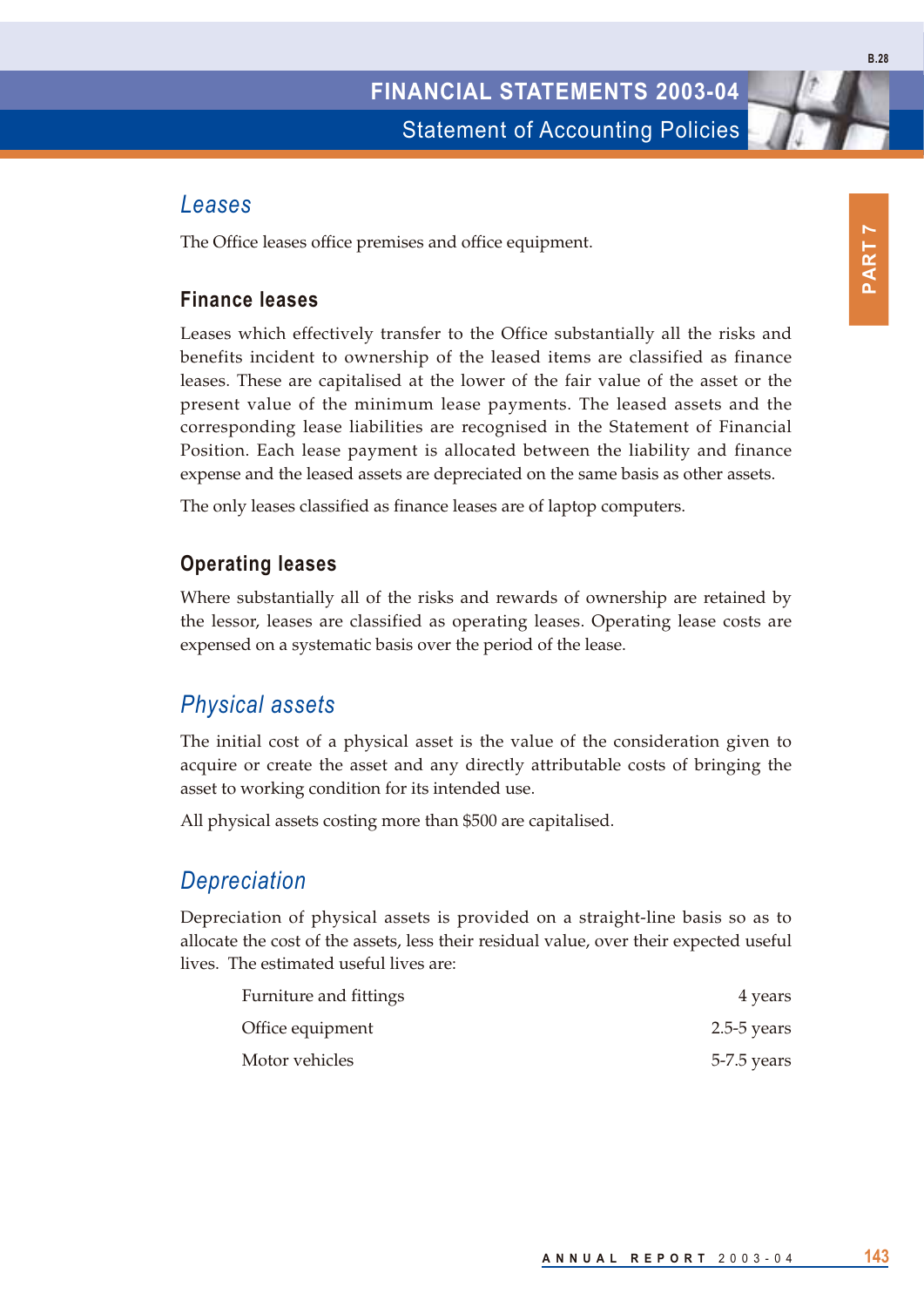

#### **FINANCIAL STATEMENTS 2003-04**

Statement of Accounting Policies

# *Provision for employee entitlements*

Annual leave and time off in lieu of overtime worked are recognised as they accrue to employees based on current rates of pay. Long service leave and retiring/resigning leave are recognised on an actuarial basis. In calculating the present value of the estimated future cash outflows, the assumptions used in valuing the Government Superannuation Fund liability have been adopted.

### *Foreign currency*

Foreign currency transactions, relating primarily to subscriptions and travel, are recorded at the New Zealand dollar exchange rate at the date of the transaction.

### *Financial instruments*

Financial instruments primarily comprise bank balances, receivables and payables, which are recognised in the Statement of Financial Position. Revenue and expenses in relation to all financial instruments are recognised in the Statement of Financial Performance.

### *Goods and Services Tax (GST)*

Amounts in the financial statements are reported exclusive of GST, except for:

- Payables and Receivables in the Statement of Financial Position, which are GST-inclusive.
- Figures in the Statement of Appropriations, which are GST-inclusive unless noted.

The amount of GST owing to or from the Inland Revenue Department at balance date, being the difference between Output GST and Input GST, is included in Payables or Receivables (as appropriate).

#### *Income tax*

The Office is exempt from the payment of income tax in terms of section 43 of the Public Audit Act 2001. Accordingly, no charge for income tax has been provided for.